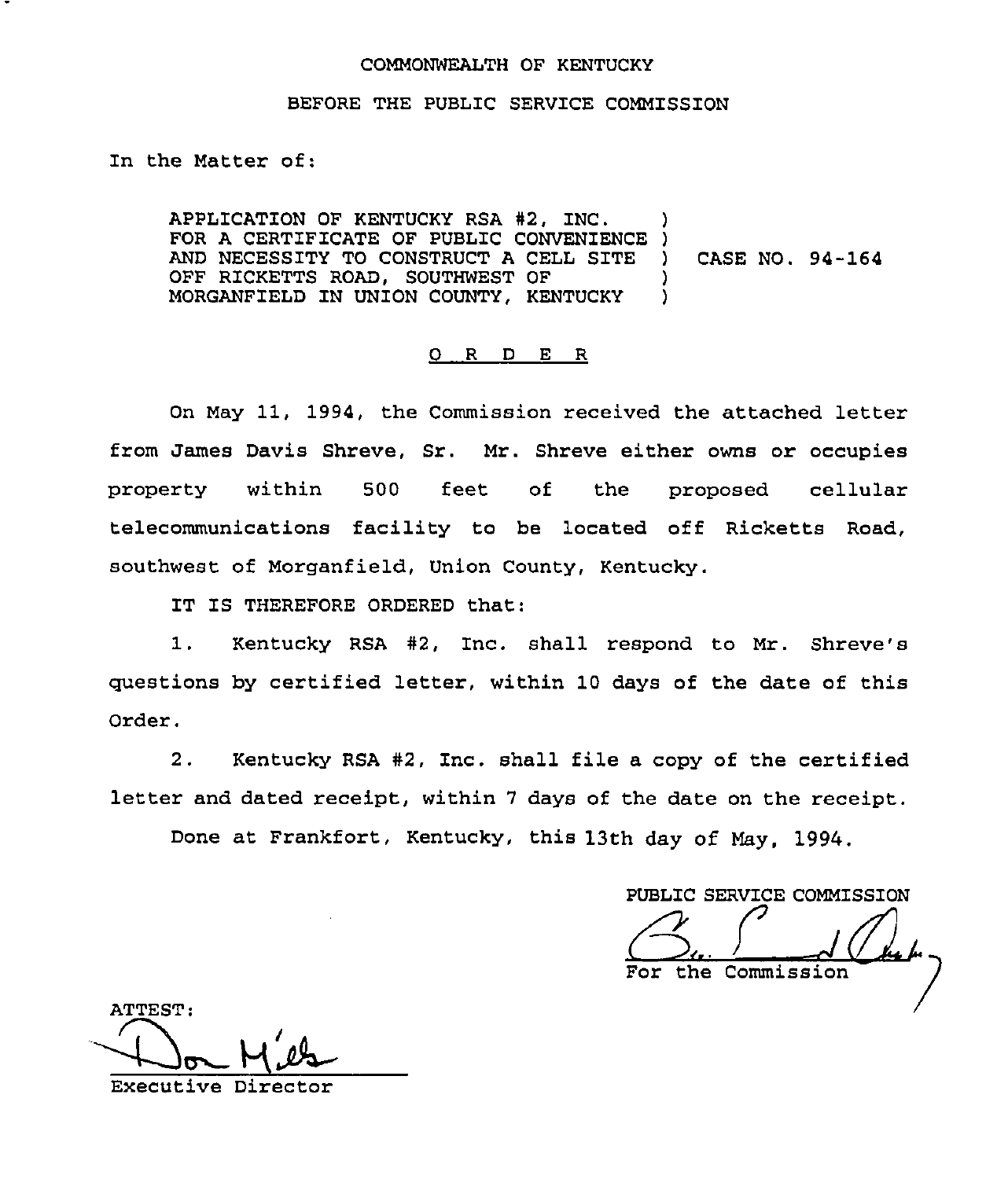$94 - 164$ 

To Whom it May Concern,

In the matter of letter recisved on Friday, May 6,1994,dated May 4,1994, Copy enclosed. I wish to intervene for these reasons. I and my family had plans of constructing a family home on the adjacent property belonging to myself and two brothers. I have concerns about the unlikslyhood of said tower falling on our property and concerns of possible microwave health issues for I have small children.

I have contacted United States Cellular about my concerns and was not given enough information or facts to eliminate my<br>concerns and worries. Maybe you can give me this information or tell me where I can get it. I hope that my worries can be put to rest before construction of this tower is started.

As you may notice in the letter copy, the letter was addressed to Dickie Shreve. Which with Bennie Shreve are coowners of adjacent property to proposed tower. My brothers have ask me to look into this because of their concerns also.

Sincerely,

JAMES DAVID SHREVE SR. 214 E. LYON ST, MORGANFIELD,KY, 42437

# **RECEIVED**

# MAY 111994

**PUBLIC SERVICE COMMISSION**